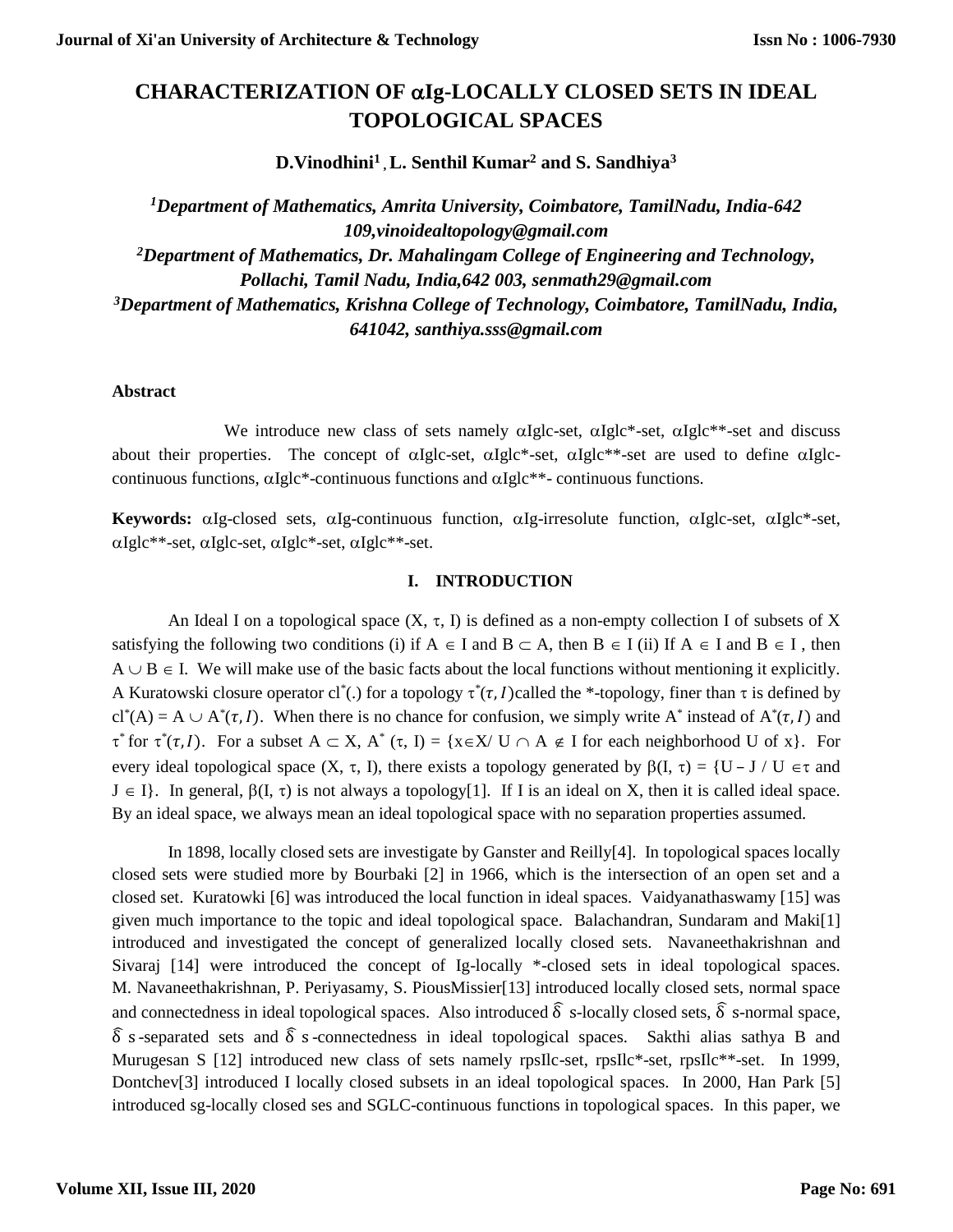introduce the concept of  $\alpha$ Iglc-set,  $\alpha$ Iglc\*-set,  $\alpha$ Iglc<sup>\*\*</sup>-set and discuss about their properties. The concept of  $\alpha$ Iglc-set,  $\alpha$ Iglc\*-set,  $\alpha$ Iglc\*\*-set are used to define  $\alpha$ Iglc-continuous functions,  $\alpha$ Iglc\*continuous functions and  $\alpha$ Iglc\*\*-continuous functions.

# **II. PRELIMINARIES**

**Definition 2.1[12]:** A subset A of a topological space  $(X, \tau)$  is called locally closed, if A is the intersection of an open set and a closed set.

**Definition 2.2[12]:** A function  $f : (X, \tau, I) \to (Y, \sigma, J)$  is called ILC-continuous, if  $f^{-1}(V)$  is I-locally closed in X for each closed set V in Y .

**Definition 2.3[13]:** A subset A of an ideal space  $(X, \tau, I)$  is said to be I-locally \*-closed if there exist an open set U and a \*-closed set F such that  $A = U \cap F$ .

**Definition 2.4[13]:** A subset A of an ideal space  $(X, \tau, I)$  is said to be Ig-locally \*-closed if there exist an Ig-open set U and a \*-closed set F such that  $A = U \cap F$ .

**Definition 2.5[12]:** A subset A of an ideal topological space  $(X, \tau, I)$  is called

- (i) rpsIlc-set if there exists an rpsI-open set U and a rpsI-closed set V of X such that  $A = U \cap V$ .
- (ii) rpsIlc∗-set if there exists an rpsI-open set U and a closed set F of X such that  $A = U \cap F$ .
- (iii) rpsIlc∗∗-set if there exists an open set U and a rpsI-closed set F of X such that  $A = U \cap F$ .

**Definition 2.6[12]:** A function  $f : (X, \tau, I) \rightarrow (Y, \sigma, J)$  is called

- (i) RPSILC-continuous if  $f^{-1}(A)$  is rpsIlc-set in X, for every open subset A of Y.
- (ii) RPSILC\*-continuous if  $f^{-1}(A)$  is rpsIlc\*-set in X, for every open subset A of Y.
- (iii) RPSILC<sup>\*\*</sup>-continuous if  $f^{-1}(A)$  is rpsIlc\*\*-set in X, for every open subset A of Y.

**Definition 2.7[12]:** A function  $f: (X, \tau, I) \rightarrow (Y, \sigma, J)$  is called

- (i) RPSILC-irresolute if  $f^{-1}(A)$  is rpsIlc-set in X, for every rpsIlc-set A of Y.
- (ii) RPSILC\*-irresolute if  $f^{-1}(A)$  is rpsIlc\*-set in X, for every rpsIlc\*-set A of Y.
- (iii) RPSILC∗∗-irresolute if  $f^{-1}(A)$  is rpsIlc∗∗-set in X, for every rpsIlc∗-set A of Y.

**Definition 2.8[7]:** Let  $(X, \tau)$  be a topological space and I be an ideal on X. A subset A of X is said to be an α-Ideal generalized closed set ( $\alpha$ Ig-closed set) if  $A^* \subseteq U$  whenever  $A \subseteq U$  and U is α-open.

**Definition 2.9[8]:** A function  $f : (X, \tau, I) \to (Y, \sigma)$  is called  $\alpha Ig$ -continuous, if the inverse image of every closed set in Y is  $\alpha$ Ig-closed set in X.

**Definition 2.10[8]:** A function  $f: (X, \tau, I) \to (Y, \sigma, J)$  is said to be  $\alpha Ig\text{-}irresolute$ , if  $f^{-1}(A)$  is  $\alpha Ig\text{-}i$ closed set in  $(X, \tau, I)$ , for every  $\alpha Ig$ -closed set A in  $(Y, \sigma, J)$ .

**Definition 2.11[7]:** A Subset A of an ideal space  $(X, \tau, I)$  is said to be \*-closed, if  $A^* \subseteq A$ .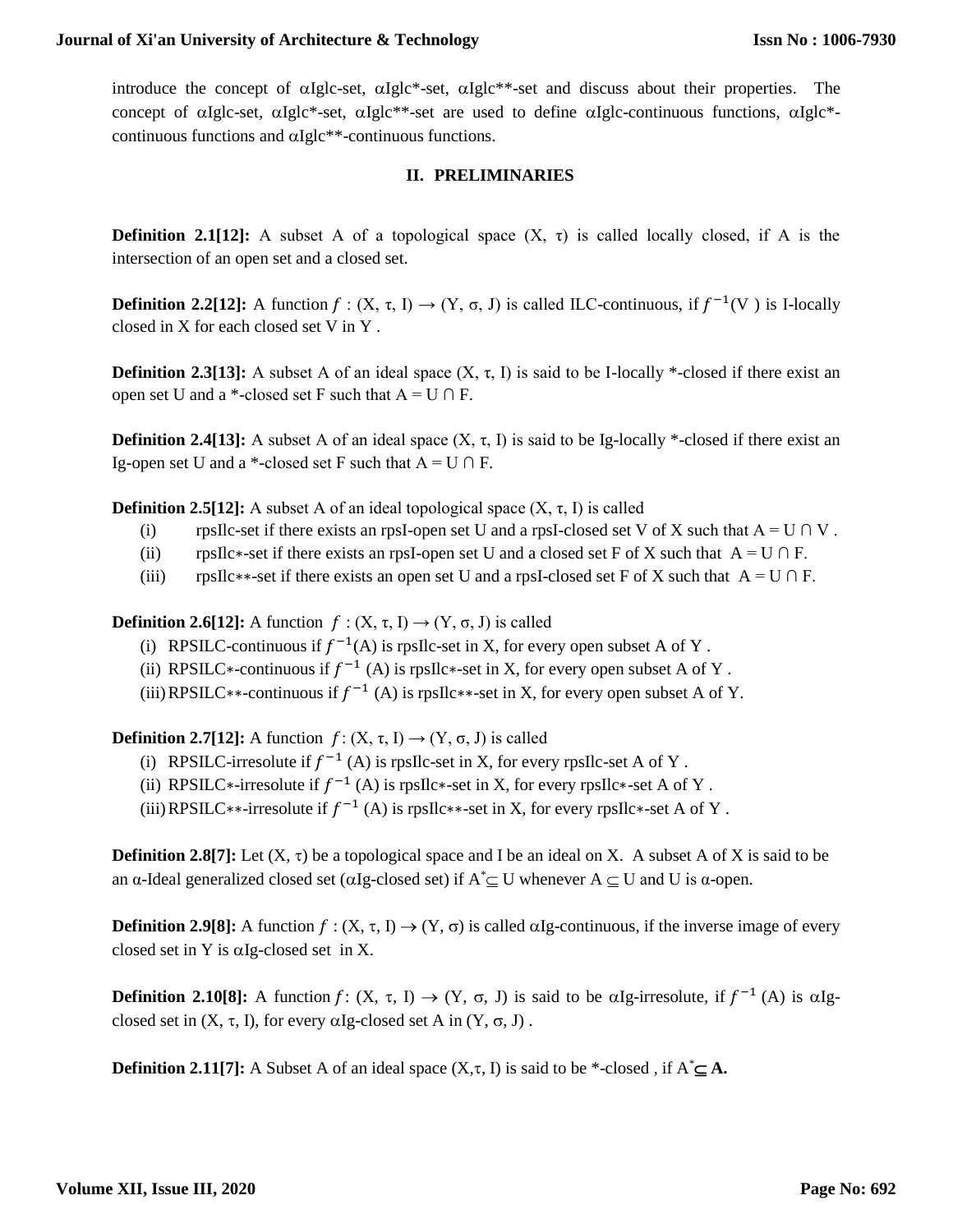# **III. Iglc-SETS, Iglc\*-SETS AND Iglc\*\*-SETS**

In this section, we introduce  $\alpha Iglc-set$ ,  $\alpha Iglc^*$ -set and  $\alpha Iglc^{**}$ -set each of which is stronger than Iglc-set and is weaker than I-locally closed set and study their relations with existing ones.

**Definition 3.1:** A subset A of an ideal topological space  $(X, \tau, I)$  is called an

- (i)  $\alpha$  Iglc-set if there exists an  $\alpha$ Ig-open set U and an  $\alpha$ Ig-closed set V of X such that A = U  $\cap$  V.
- (ii)  $\alpha$  Iglc\*-set if there exists an  $\alpha$ Ig-open set U and a closed set F of X such that  $A = U \cap F$ .
- (iii)  $\alpha$ Iglc\*\*-set if there exists an open set U and an  $\alpha$ Ig-closed set F of X such that A = U  $\cap$  F.

The collection of all  $\alpha$ Iglc-sets (resp.  $\alpha$ Iglc\*-sets,  $\alpha$ Iglc\*\*-sets) of (X,  $\tau$ , I) will be denoted by  $\alpha IgLC(X, \tau)$  (resp.  $\alpha IgLC^*(X, \tau)$ ,  $\alpha IgLC^{**}(X, \tau)$ ). The following theorem follows from the definitions.

**Theorem 3.2:** For an ideal topological space  $(X, \tau, I)$  the following implications hold:

- (i)  $ILC(X, \tau) \subseteq \alpha IgLC^*(X, \tau) \subseteq \alpha IgLC(X, \tau).$
- (ii)  $ILC(X, \tau) \subseteq \alpha IgLC^{**}(X, \tau) \subseteq \alpha IgLC(X, \tau).$

The reverse inclusion need not be true as seen from the following example.

**Example 3.3:** Consider the ideal topological space  $(X, \tau, I)$ , where  $X = \{a, b, c, d\}$ ,  $\tau = \{\varphi, \{a\}, \{b\}, \{a, c, d\} \}$ b},  $\{b, c\}$ ,  $\{a, b, c\}$ ,  $X\}$  and  $I = \{\varphi, \{a\}\}\$ . Then  $ILC(X, \tau) = \{\varphi, \{a\}, \{b\}, \{c\}, \{a, c\}, \{b, c\}, X\}$ ,  $\alpha$ IgLC(X,  $\tau$ ) = { $\varphi$ , {a}, {b}, {c}, {d}, {a, c}, {b, c}, {c, d}, {b, c, d}, X}. In this ideal space, the set {d},  $\{c, d\}$ ,  $\{b, c, d\}$  are  $\alpha$ Iglc-set but not Ilc-set. Also,  $\alpha$ IgLC\* $(X, \tau) = \{\varphi, \{a\}, \{b\}, \{c\}, \{d\}, \{a, c\}, \{b, c\}, \{\varphi\}, \{\varphi\}, \{\varphi\}, \{\varphi\}, \{\varphi\}, \{\varphi\}, \{\varphi\}, \{\varphi\}, \{\varphi\}, \{\varphi\}, \{\varphi\}, \{\varphi\}, \{\varphi\}, \{\varphi\}, \{\varphi\}, \{\varphi\}, \{\varphi\}, \$  ${c, d}$ ,  ${b, c, d}$ ,  ${X}$ . The set  ${d}$ ,  ${c, d}$ ,  ${b, c, d}$  are  $\alpha Iglc^*$ -set but not Ilcset. Here,  $\alpha Iglc^{**}(X, \tau)$  =  $\{\varphi, \{a\}, \{b\}, \{c\}, \{a, c\}, \{b, c\}, X\}$ . In this ideal space, the set  $\{d\}, \{c, d\}, \{b, c, d\}$  are  $\alpha$ Iglc-set but not  $\alpha$ Iglc\*\*-set.

**Remark 3.4:** The following example shows that  $\alpha Iglc-sets$ ,  $\alpha Iglc*-sets$  and  $\alpha Iglc**-sets$  are independent of each other.

**Example3.5:** Consider the ideal topological space  $(X, \tau, I)$ , where  $X = \{a, b, c, d\}$ ,  $\tau = \{\varphi, \{a, c\}, \{d\}, \tau\}$  $\{a, c, d\}, X\}$  and  $I = \{\varphi, \{c\}, \{d\}, \{c, d\}\}\$ . Then  $\alpha IgLC(X, \tau) = \{\varphi, \{a\}, \{b\}, \{c\}, \{d\}, \{a, b\}, \{a, c\}, \{a, d\}\}$ d}, {b, c}, {b, d}, {c, d}, {a, b, c}, {a, b, d}, X}.  $\alpha I g L C^*(X, \tau) = \{ \varphi, \{a\}, \{b\}, \{c\}, \{d\}, \{a, b\}, \{a, c\},$  ${\bf b}, d$ ,  ${\bf a}, {\bf b}, {\bf c}, X$ .  $\alpha IgLC^{**}(X, \tau) = {\bf c}, {\bf a}, {\bf c}, {\bf d}, {\bf c}, {\bf c}, {\bf d}, {\bf c}, {\bf d}, {\bf c}, {\bf d}, {\bf c}, X$ . In this ideal space, the set  $\{c, d\}$  is  $\alpha I g l c^{**}$ -set but not  $\alpha I g l c^{*}$ -set and the set  $\{b\}$  is  $\alpha I g l c^{*}$ -set but not  $\alpha I g l c^{**}$ -set. Also the set {c, d} is  $\alpha$ Iglc-set but not  $\alpha$ Iglc∗-set and the set {a, b} is  $\alpha$ Iglc-set but not  $\alpha$ Iglc∗∗-set

**Remark 3.6:** The following example shows that the union of two  $\alpha$ Iglc∗-sets need not be  $\alpha$ a $\alpha$ Iglc∗ set.

**Example 3.7:** Consider the ideal topological space  $(X, \tau, I)$ , where  $X = \{a, b, c, d\}$ ,  $\tau = \{\varphi, \{a, c\}, \{d\}$ ,  $\{a, c, d\}$ ,  $X\}$  and  $I = \{\varphi, \{c\}, \{d\}, \{c, d\}\}\$ . Then  $\alpha I g L C^*(X, \tau) = \{\varphi, \{a\}, \{b\}, \{c\}, \{d\}, \{a, b\}, \{a, c\},\$  ${b, d}$ ,  ${a, b, c}$ ,  $X$ . In this ideal space,  ${a} \cup {b, d} = {a, b, d}$  is not an  $\alpha Iglc^*-set.$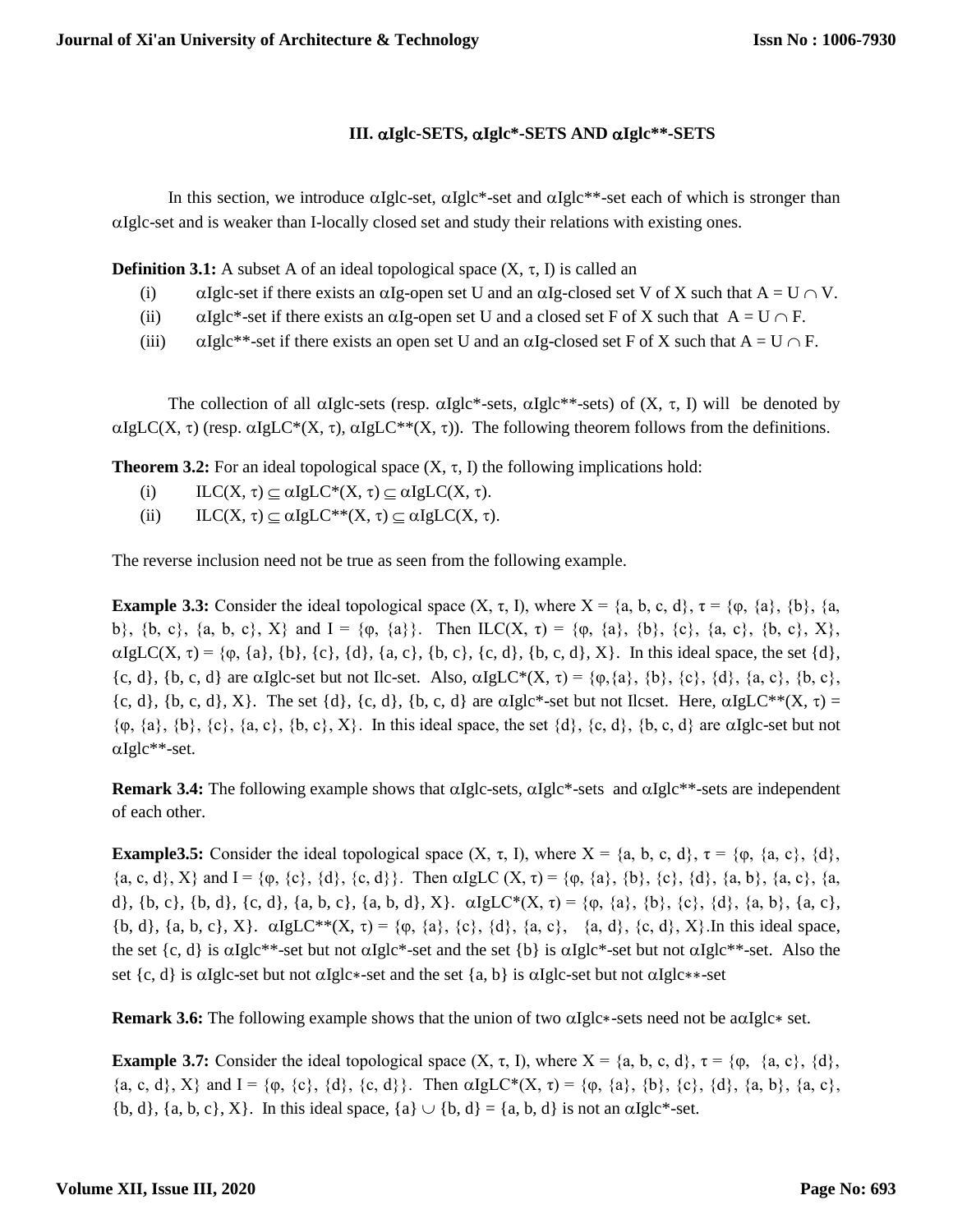**Remark 3.8:** The following example shows that the union of two  $\alpha Iglc^{**}$ -sets need not be an  $\alpha Iglc^{**}$ set.

**Example 3.9:** Consider the ideal topological space  $(X, \tau, I)$ , where  $X = \{a, b, c, d\}, \tau = \{\varphi, \{a\}, \{a, b\}, \tau = \{\varphi, \{a\}, \{a, b\}\},\tau = \{\varphi, \{a, c\}, \{\varphi, \{a, d\}\},\tau = \{\varphi, \{\varphi, \{a, c\}, \{\varphi, \{a, c\}, \{\varphi, \{a, c\}, \{\varphi, \{a, c\}, \{\varphi, \{\varphi, \{\var$  $\{b, d\}, \{a, b, d\}, X\}$  and  $I = \{\phi, \{a\}\}\$ . Then  $\alpha I g L C^{**}(X, \tau) = \{\phi, \{a\}, \{b\}, \{d\}, \{b, d\}, \{a, d\}, \{a, b, d\},$ X}. In this ideal space, the sets  ${a} \cup {b} = {a, b}$  is not an  $\alpha I g l c^{**}$ -set.

**Theorem 3.10:** Let A and B be any two subsets of an ideal topological space  $(X, \tau, I)$ . If  $A \in \alpha IgLC^*(X, I)$  $τ$ ) and B is closed then  $A ∩ B ∈ αIgLC*(X, τ)$ .

**Proof:** If  $A \in \alpha IgL\mathbb{C}^*(X, \tau)$ , then there exists an  $\alpha Ig$ -open set U and a closed set F in X such that  $A =$ U  $\cap$  F. Now,  $A \cap B = (U \cap F) \cap B = U \cap (F \cap B) \in \alpha IgLC^*(X, \tau).$ 

**Theorem 3.11:** Let A and B be any two subsets of an ideal topological space  $(X, \tau, I)$ . If A  $\in$  $\alpha IgLC^{**}(X, \tau)$  and B is open then  $A \cap B \in \alpha IgLC^{**}(X, \tau)$ .

**Proof:** If  $A \in \alpha IgLC^{**}(X, \tau)$ , then there exists an  $\alpha Ig$ -closed set V and a open set G in X such that  $A =$  $V \cap G$ . Now  $A \cap B = (V \cap G) \cap B = V \cap (G \cap B) \in \alpha IgLC^{**}(X, \tau)$ .

**Theorem 3.12:** Let  $(X, \tau, I)$  be an ideal topological space and  $A \subseteq X$ . Then  $A \in \alpha IgLC^{**}(X, \tau)$  if and only if  $A = U \cap \alpha Ig-cl(A)$  for some open set U.

**Proof:** Let  $A \in \alpha IgLC^{**}(X, \tau)$ . Then  $A = U \cap F$ , where U is open and F is  $\alpha Ig$ -closed. Since  $A \subseteq F$ implies  $\text{alg-cl}(A) \subseteq F$ . Now  $A = A \cap \alpha Ig-cl(A) = (U \cap F) \cap \alpha Ig-cl(A) = U \cap \alpha Ig-cl(A)$ .

**Converse:** Let  $A = U \cap \alpha Ig-cl(A)$ , where U is open. Since  $\alpha Ig-cl(A) \subseteq F$ , we have  $A = U \cap \alpha Ig-cl(A)$ U  $\cap$  F. This implies that  $A \in \alpha IgLC^{**}(X, \tau)$ .

**Theorem 3.13:** Let  $(X, \tau, I)$  be an ideal topological space and subsets of X. Then the following hold.

- (i) If  $A, B \in \alpha IgLC(X, \tau)$ , then  $A \cap B \in \alpha IgLC(X, \tau)$ .
- (ii) If  $A, B \in \alpha IgLC^*(X, \tau)$ , then  $A \cap B \in \alpha IgLC^*(X, \tau)$ .
- (iii) If  $A, B \in \alpha IgLC^*(X, \tau)$ , then  $A \cap B \in \alpha IgLC^*(X, \tau)$ .

**Proof:** (i) Since A,  $B \in \alpha IgLC(X, \tau)$ , there exist  $\alpha Ig$ -open sets U, V and  $\alpha Ig$ -closed sets F, G such that A  $= U \cap F$  and  $B = V \cap G$ . Now  $A \cap B = (U \cap F) \cap (V \cap G) \in \alpha IgLC(X, \tau)$ .

(ii) Since A,  $B \in \alpha IgLC^*(X, \tau)$ , there exist  $\alpha Ig$ -open sets U, V and closed sets F, G such that  $A = U \cap F$ and  $B = V \cap G$ . Now  $A \cap B = (U \cap F) \cap (V \cap G) \in \alpha IgLC^*(X, \tau)$ .

(iii) Since A,  $B \in \alpha IgLC^{**}(X, \tau)$ , there exists open set U, V and  $\alpha Ig$ -closed sets F, G such that  $A = U \cap$ F and  $B = V \cap G$ . Now  $A \cap B = (U \cap F) \cap (V \cap G) \in \alpha IgLC^{**}$   $(X, \tau)$ .

## **IV. Iglc ,Iglc\* AND Iglc\*\*-CONTINUOUS FUNCTIONS**

In this section, we define  $\alpha$ Iglc-continuous,  $\alpha$ Iglc\*-continuous and  $\alpha$ Iglc\*\*-continuous functions in ideal topological spaces and discuss their properties.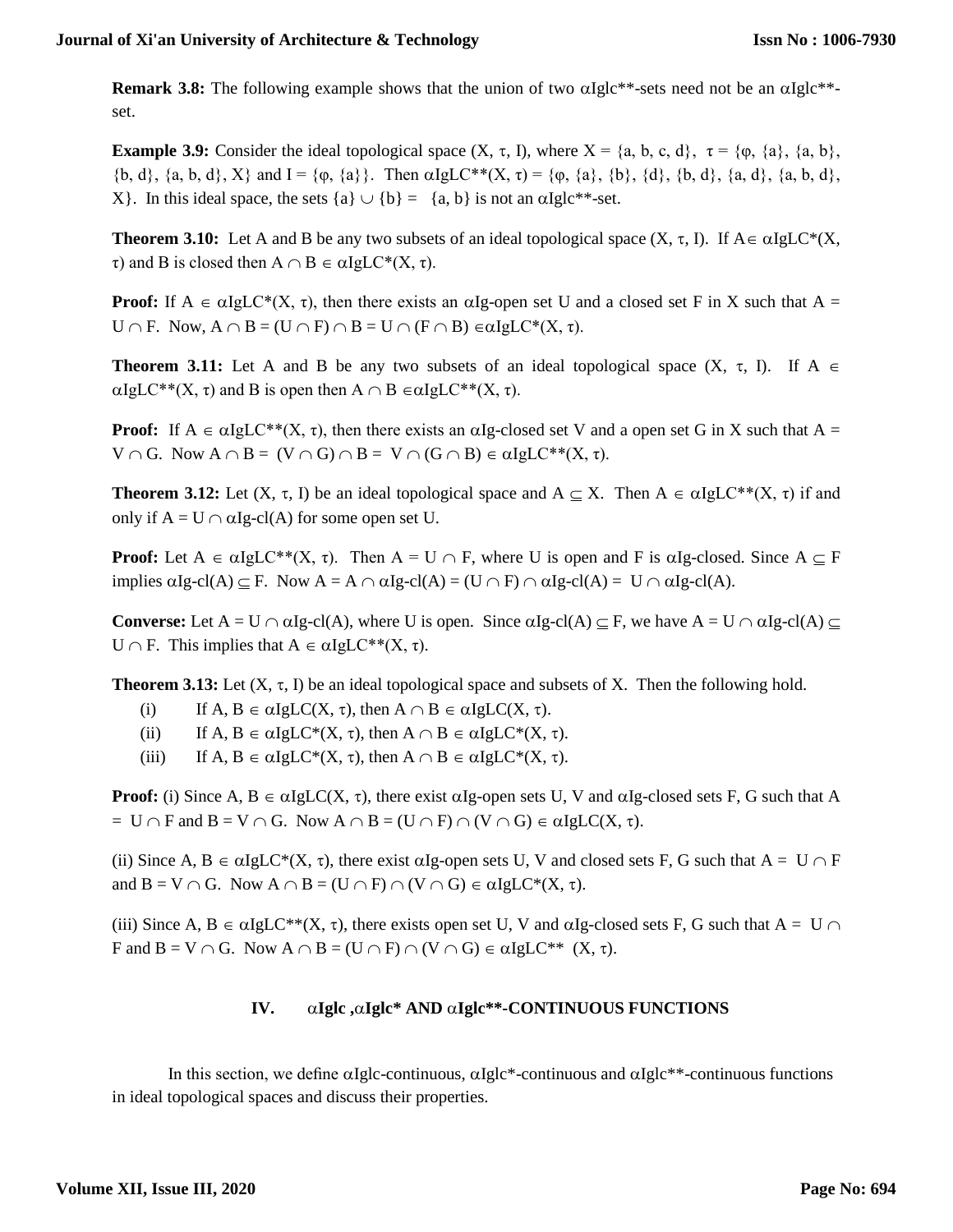**Definition 4.1:** A function  $f: (X, \tau, I) \rightarrow (Y, \sigma, J)$  is called

- (i)  $\alpha$  Iglc-continuous if  $f^{-1}(A)$  is an  $\alpha$ Iglc-set in X, for every open subset A of Y.
- (ii)  $\alpha$ Iglc\*-continuous if  $f^{-1}(A)$  is an  $\alpha$ Iglc\*-set in X, for every open subset A of Y.
- (iii)  $\alpha$ Iglc\*\*-continuous if  $f^{-1}(A)$  is an  $\alpha$ Iglc\*\*-set in X, for every open subset A of Y.

**Theroem 4.2:** Let  $f: (X, \tau, I) \rightarrow (Y, \sigma, J)$  be a function.

- (i) If  $f$  is ILC-continuous, then  $f$  is  $\alpha$ Iglc\*-continuous.
- (ii) If  $f$  is  $\alpha I g L C^*$ -continuous, then  $f$  is  $\alpha I g L$ -continuous.
- (iii) If f is  $\alpha I g LC^{**}$ -continuous, then f is  $\alpha I g lc$ -continuous.
- (iv) If  $f$  is ILC-continuous, then  $f$  is  $\alpha$ Iglc-continuous.

**Proof:** The proof follows from Theorem [3.2].

**Remark 4.3:** The converse of the above theorem need not be true as seen from the following example.

**Example 4.4:** Consider  $X = Y = \{a, b, c, d\}$ ,  $\tau = \{\Phi, \{a\}, \{b\}, \{a, b\}, \{b, c\}, \{a, b, c\}, X\}$ ,  $\sigma = \{\phi, \{a, c\}, X\}$ {d}, {a, c, d}, Y}, I = { $\varphi$ , {a}}. Define  $f : (X, \tau, I) \to (Y, \sigma, J)$  by  $f(a) = b$ ,  $f(b) = a$ ,  $f(c) = c$ ,  $f(d) = d$ . Then f is  $\alpha$ Iglc\*-continuous but not ILC-continuous. Because for the closed set {a, c, d} in Y,  $f^{-1}$ ({a, c,  $d$ }) = {b, c, d} which is not a I-locally closed set.

**Example 4.5:** Consider  $X = Y = \{a, b, c, d\}$ ,  $\tau = \{\varphi, \{a, c\}, \{d\}, \{a, c, d\}, X\}$ ,  $\sigma = \{\varphi, \{a\}, \{b\}, \{a, b\}, X\}$  $\{b, c\}$ ,  $\{a, b, c\}$ ,  $Y\}$ ,  $I = \{\varphi, \{c\}, \{d\}, \{c, d\}\}\$ . Define a function  $f: (X, \tau, I) \rightarrow (Y, \sigma, J)$  by  $f(a) = a$ ,  $f(b)$  $= c, f(c) = b, f(d) = d$ . Then f is  $\alpha I g LC$ -continuous but not  $\alpha I g LC^*$ -continuous. Because for the subset {b, c} is open in Y,  $f^{-1}(\{b, c\}) = \{b, c\}$  which is not an  $\alpha I g l c$ \*-set.

**Example 4.6:** Consider  $X = Y = \{a, b, c, d\}$ ,  $\tau = \{\phi, \{a, c\}, \{d\}, \{a, c, d\}, X\}$ ,  $\sigma = \{\phi, \{a\}, \{b\}, \{a, b\}, \{a, b\}, \{a, d\}, X\}$  ${b, c}, {a, b, c}, Y$ ,  $I = {φ, {c}, {d}, {c, d}}.$  Define a function  $f: (X, τ, I) \rightarrow (Y, σ, J)$  by  $f(a) = a, f(b)$  $= c, f(c) = b, f(d) = d$ . Then f is algle-continuous but not algle\*\*-continuous. Because for the subset {b, c} is open in Y,  $f^{-1}(\{b, c\}) = \{b, c\}$  which is not an  $\alpha I g l c^{**}$ -set.

**Example 4.7:** Consider  $X = Y = \{a, b, c, d\}, \tau = \{\Phi, \{a\}, \{b\}, \{a, b\}, \{b, c\}, \{a, b, c\}, X\}, \sigma = \{\phi, \{a, c\}, X\}$  $\{d\}$ ,  $\{a, c, d\}$ ,  $Y\}$ ,  $I = \{\varphi, \{a\}\}\$ . Define  $f : (X, \tau, I) \to (Y, \sigma, J)$  by  $f(a) = b$ ,  $f(b) = a$ ,  $f(c) = c$ ,  $f(d) = d$ . Then, f is algle-continuous but not ILC-continuous. Because for the closed set  $\{a, c, d\}$  in Y,  $f^{-1}(\{a, c, d\})$  $d$ }) = {b, c, d} which is not a I-locally closed set.

**Remark 4.8:** The following example shows that the concept of  $\alpha Iglc^*$ -continuous and  $\alpha Iglc^{**-}$ continuous are independent of each other.

**Example 4.9:** Consider  $X = Y = \{a, b, c, d\}$ ,  $\tau = \{\varphi, \{a, c\}, \{d\}, \{a, c, d\}, X\}$ ,  $\sigma = \{\varphi, \{a\}, \{b\}, \{a, b\}$ ,  $Y$ ,  $I = {\varphi, {\{c\}, \{d\}, \{c, d\}}}.$ 

(i) Define a function  $f : (X, \tau, I) \to (Y, \sigma, J)$  by  $f(a) = a, f(b) = c, f(c) = d, f(d) = b$ . Then, f is  $\alpha Iglc^{**}$ -continuous but not  $\alpha Iglc^{*}$ -continuous. Because for the subset {a, b} is open in Y,  $f^{-1}(\{a, b\}) = \{a, d\}$  which is not an  $\alpha I g l c^*$ -set.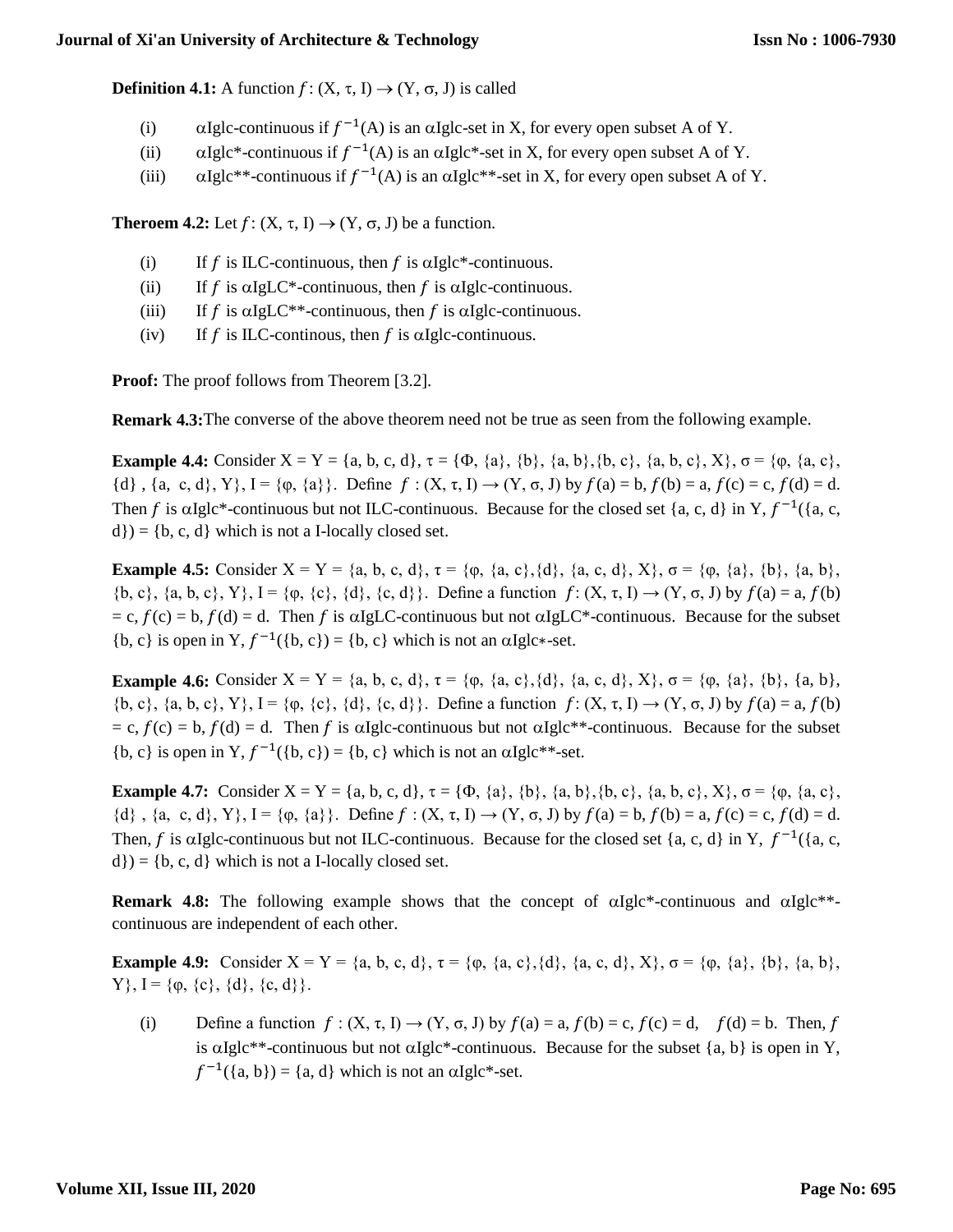#### **Journal of Xi'an University of Architecture & Technology**

(ii) Define a function  $f : (X, \tau, I) \rightarrow (Y, \sigma, J)$  by  $f(a) = a, f(b) = b, f(c) = c, f(d) = d$ . Then, f is  $\alpha$ Iglc\*-continuous but not  $\alpha$ Iglc\*\*-continuous. Because for the subset {a, b} is open in Y,  $f^{-1}(\{a, b\}) = \{a, b\}$  which is not an  $\alpha I g l c^{**}$ -set.

**Theorem 4.10:** Let  $f : (X, \tau, I) \to (Y, \sigma, J)$  and  $g : (Y, \sigma, J) \to (Z, \eta, K)$  be two functions. Then the followings are hold

- (i)  $g \circ f$  is  $\alpha$ Iglc-continuous if f is  $\alpha$ Iglc-continuous and g is continuous.
- (ii)  $q \circ f$  is  $\alpha$ Iglc\*-continuous if f is  $\alpha$ Iglc\*-continuous and g is continuous.
- (iii)  $q \circ f$  is  $\alpha$ Iglc\*\*-continuous if f is  $\alpha$ Iglc\*\*-continuous and q is continuous.

**Proof:** (i) Let g be a continuous function and V be any closed set in  $(Z, \eta, K)$ . Then,  $g^{-1}(V)$  is an open set in  $(Y, \sigma, J)$ . Since f is algle-continuous,  $f^{-1}(g^{-1}(V)) = (g \circ f)^{-1}(V)$  is an  $\alpha$ Igle-set in  $(X, \tau, I)$ . Hence  $g \circ f$  is  $\alpha$ Iglc-continuous.

(ii) Let g be a continuous function and V be any closed set in  $(Z, \eta, K)$ . Then,  $g^{-1}(V)$  is an open set in  $(Y, \sigma, J)$ . Since f is  $\alpha Iglc^*$ -continuous,  $f^{-1}(g^{-1}(V)) = (g \circ f)^{-1}(V)$  is an  $\alpha Iglc^*$ -set in  $(X, \tau, I)$ . Hence  $g \circ f$  is  $\alpha$ Iglc\*-continuous.

(iii) Let g be a continuous function and V be any closed set in  $(Z, \eta, K)$ . Then,  $g^{-1}(V)$  is an open set in (Y, σ, J). Since f is αIglc\*\*-continuous,  $f^{-1}(g^{-1}(V)) = (g \circ f)^{-1}(V)$  is an αIglc\*\*-set in (X, τ, I). Hence  $g \circ f$  is  $\alpha$ Iglc\*\*-continuous.

## **V. Iglc, Iglc\* and Iglc\*\*-IRRESOLUTE FUNCTIONS**

In this section, we define  $\alpha$ Iglc-irresolute function,  $\alpha$ Iglc<sup>\*</sup>-irresolute function and  $\alpha$ Iglc<sup>\*\*</sup>irresolute function in ideal topological spaces and discuss about their properties.

**Definition 5.1:** A function  $f: (X, \tau, I) \rightarrow (Y, \sigma, J)$  is called

- (i)  $\alpha$ Iglc-irresolute, if  $f^{-1}(A)$  is an  $\alpha$ Iglc-set in X, for every  $\alpha$ Iglc-set A of Y.
- (ii)  $\alpha$ Iglc\*-irresolute, if  $f^{-1}(A)$  is an  $\alpha$ Iglc\*-set in X, for every  $\alpha$ Iglc\*-set A of Y.
- (iii)  $\alpha$ Iglc\*\*-irresolute, if  $f^{-1}(A)$  is an  $\alpha$ Iglc\*\*-set in X, for every  $\alpha$ Iglc\*\*-set A of Y.

The following theorem gives the properties of  $\alpha$ Iglc\*-irresolute and  $\alpha$ Iglc\*\*-irresolute.

**Theorem 5.2:** Let  $f: (X, \tau, I) \rightarrow (Y, \sigma, J)$  be a function.

- (i) If f is  $\alpha$ Iglc\*-irresolute, then f is an  $\alpha$ Iglc-irresolute function.
- (ii) If f is  $\alpha$ Iglc\*\*-irresolute, then f is an  $\alpha$ Iglc-irresolute function.

**Proof:** It follows from Theorem [3.2]

**Remark 5.3:** The converse of the above theorem need not be true as seen from the following example.

**Example 5.4:** Consider  $X = Y = \{a, b, c, d\}$ ,  $\tau = \{\varphi, \{a, c\}, \{d\}, \{a, c, d\}, X\}$ ,  $\sigma = \{\varphi, \{a\}, \{a, b\}, \{b, d\}, X\}$  $\{a, b, d\}, Y\}, I = \{\varphi, \{c\}, \{d\}, \{c,d\}\}\$  and  $J = \{\varphi, \{a\}\}\$ . Define  $f : (X, \tau, I) \rightarrow (Y, \sigma, J)$  by  $f(a) = d$ ,